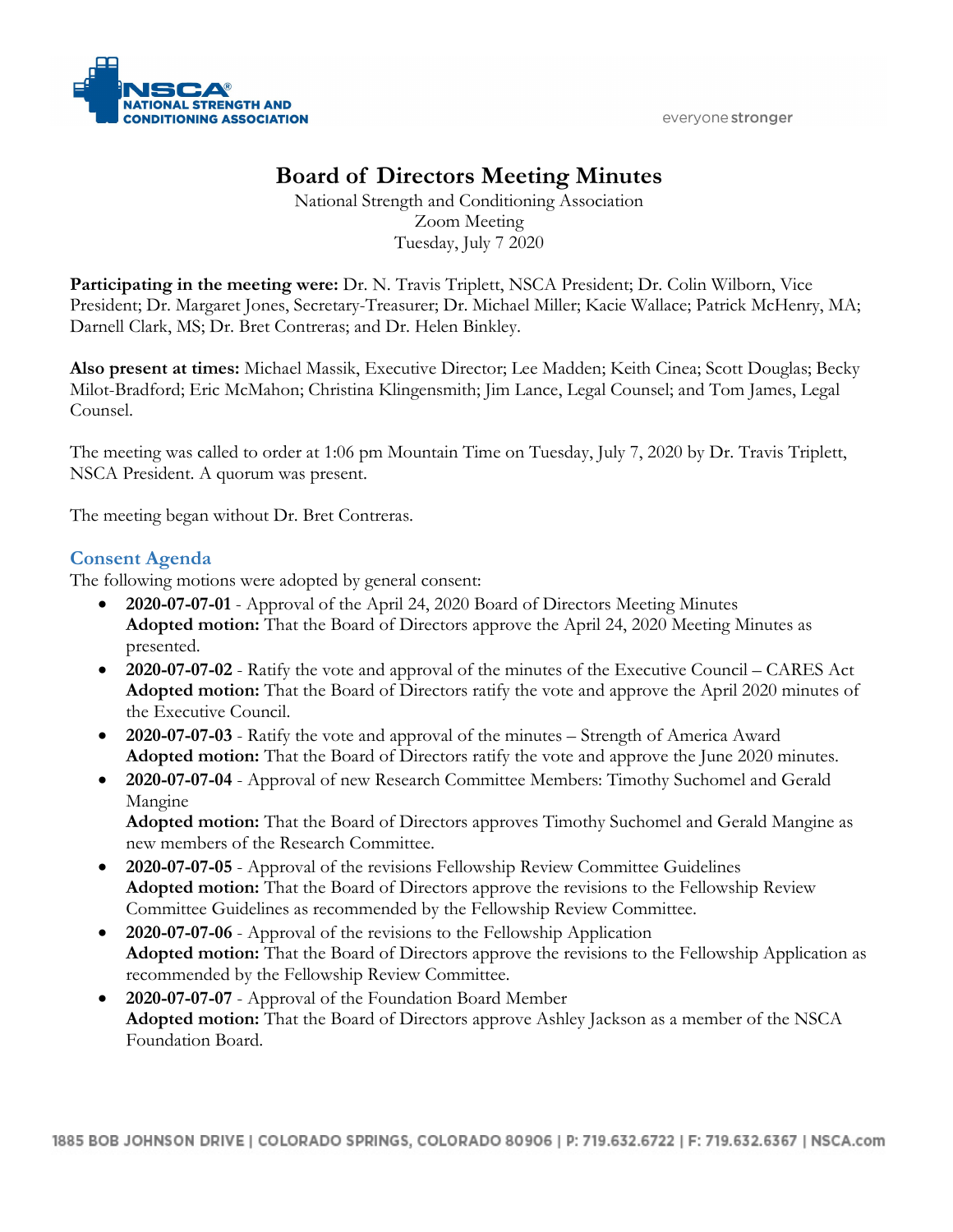

everyone stronger

### **Reports of Officers and Committees**

Treasurer's Report

• The NSCA's Chief Financial Officer announced the delay of the audit completion due to COVID-19. Every effort will be made to have the audit available at the next meeting of the Board.

Dr. Bret Contreras joined the meeting.

#### **Motions:**

**2020-07-07-08** – Appointment of auditor for year ending March 31, 2021 audit Proposed by: Dr. Margaret Jones Vote: Passed unanimously Seconded by: Dr. Helen Binkley **Adopted Motion:** That the Board of Directors appoint Waugh & Goodwin, LLC as NSCA's auditors for fiscal year ending March 31, 2021.

**2020-07-07-09** – Approval of amendments to the 2020-2021 budget Proposed by: Dr. Margaret Jones Vote: Passed unanimously Seconded by: Patrick McHenry, MA **Adopted Motion:** That the Board of Directors approve the amendments to the 2020-2021 budget as presented.

### Reports of Committees: **Board Manual Ad hoc Committee**

• The ad hoc committee presented recommended changes to the Board of Directors Policies and Procedures Manual.

**2020-07-07-10** - Approval of Revisions to the Board of Directors Policies and Procedures Manual Proposed by: Darnell Clark, MS Vote: Passed unanimously Seconded by: Dr. Helen Binkley **Adopted Motion:** That the Board of Directors approve the revisions to the Board of Directors Policies and Procedures Manual.

## Reports of Committee: **Impact Award Ad hoc Committee**

• The ad hoc committee presented recommended changes to the NSCA's Impact Award and minor changes to the Career Awards.

**2020-07-07-11** - Approval of the amendments to the Career Awards Proposed by: Dr. N. Travis Triplett Vote: Passed unanimously Seconded by: Patrick McHenry, MA **Adopted Motion:** That the Board of Directors amend the Career Awards as amended.